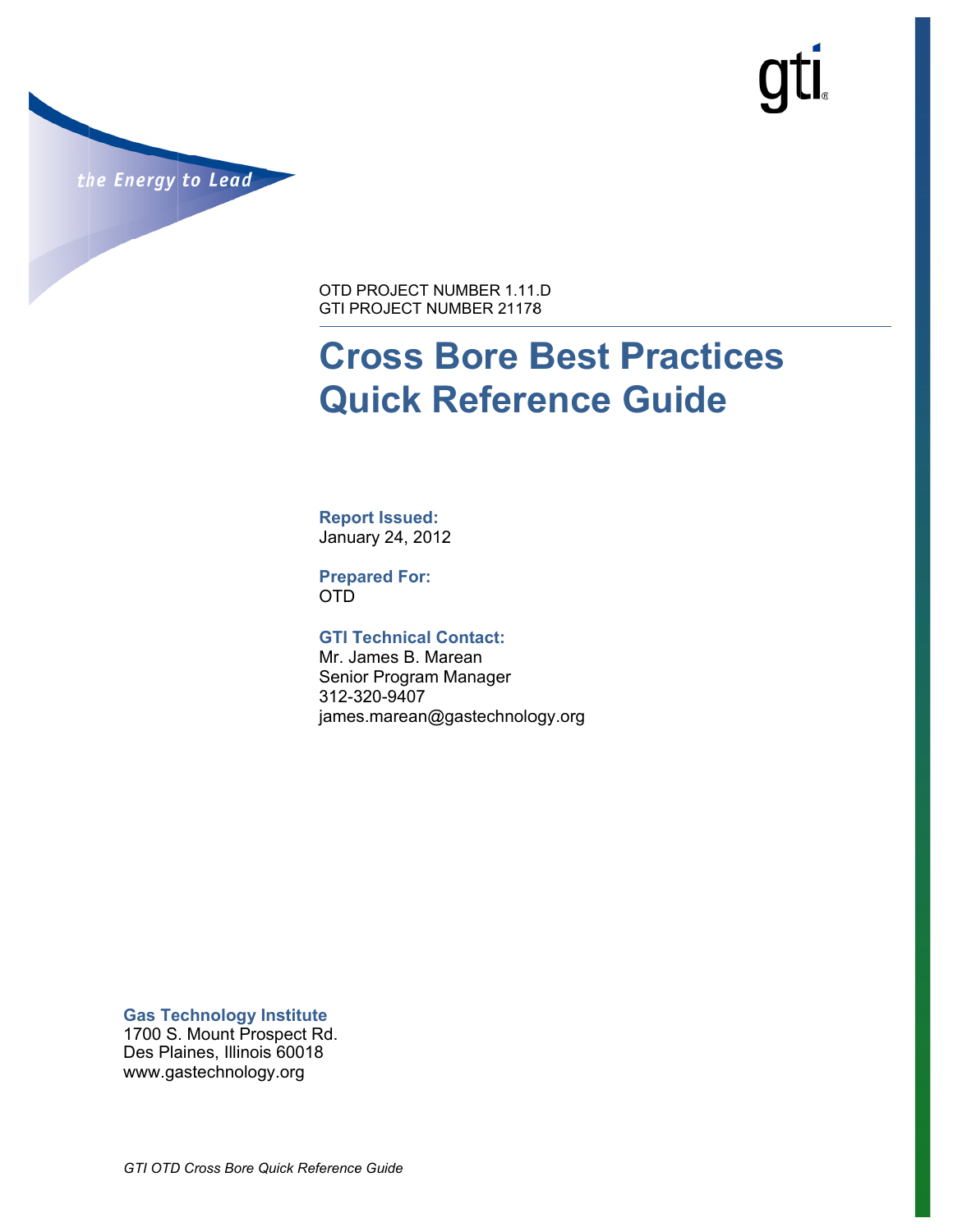# **Legal Notice**

*This information was prepared by Gas Technology Institute ("GTI") for Operations Technology Development, NFP(OTD).* 

*Neither GTI, the members of GTI, the Sponsor(s), nor any person acting on behalf of any of them:* 

*a. Makes any warranty or representation, express or implied with respect to the accuracy, completeness, or usefulness of the information contained in this report, or that the use of any information, apparatus, method, or process disclosed in this report may not infringe privately-owned rights. Inasmuch as this project is experimental in nature, the technical information, results, or conclusions cannot be predicted. Conclusions and analysis of results by GTI represent GTI's opinion based on inferences from measurements and empirical relationships, which inferences and assumptions are not infallible, and with respect to which competent specialists may differ.* 

*b. Assumes any liability with respect to the use of, or for any and all damages resulting from the use of, any information, apparatus, method, or process disclosed in this report; any other use of, or reliance on, this report by any third party is at the third party's sole risk.* 

*c. The results within this report relate only to the items tested.* 

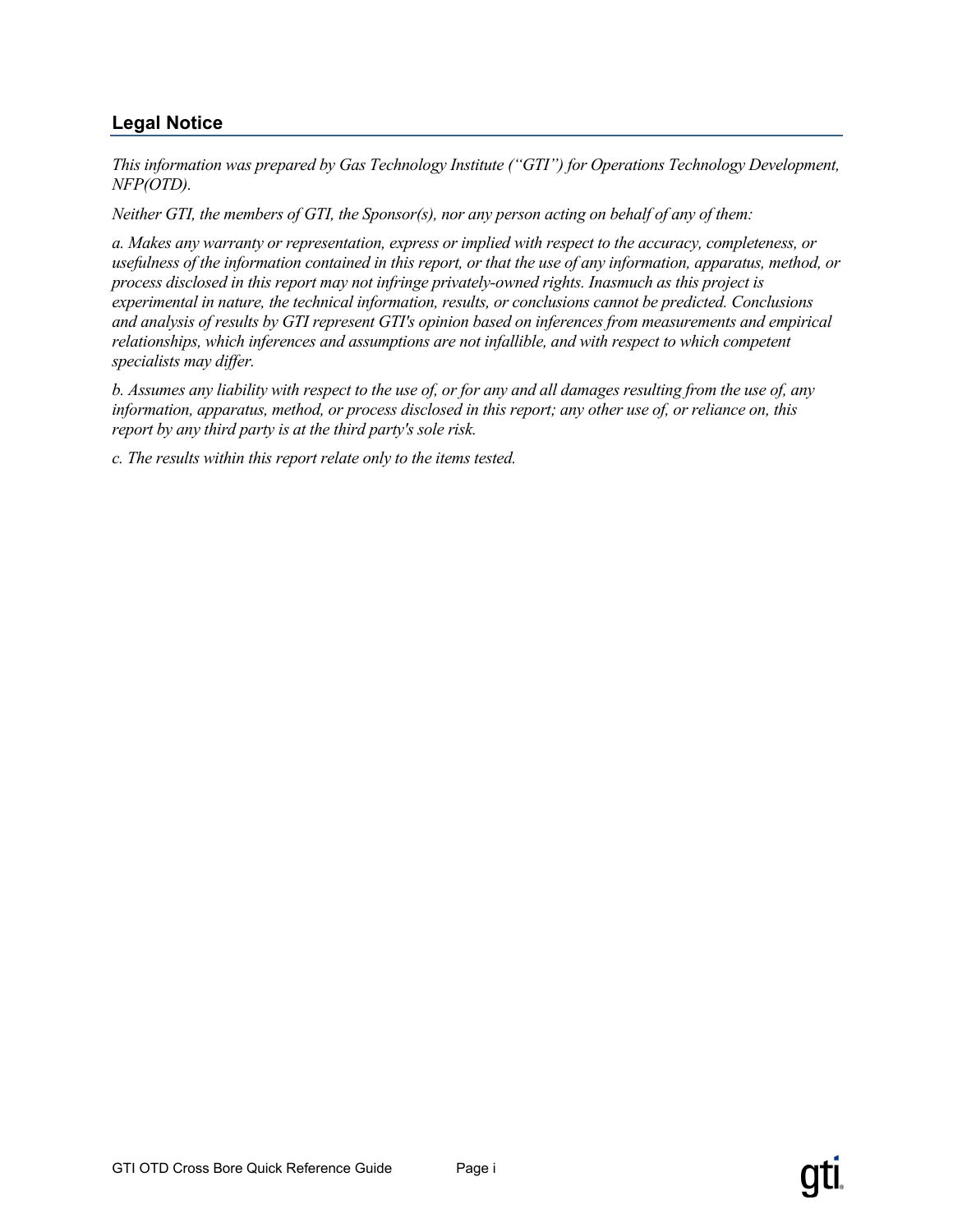# **Table of Contents**

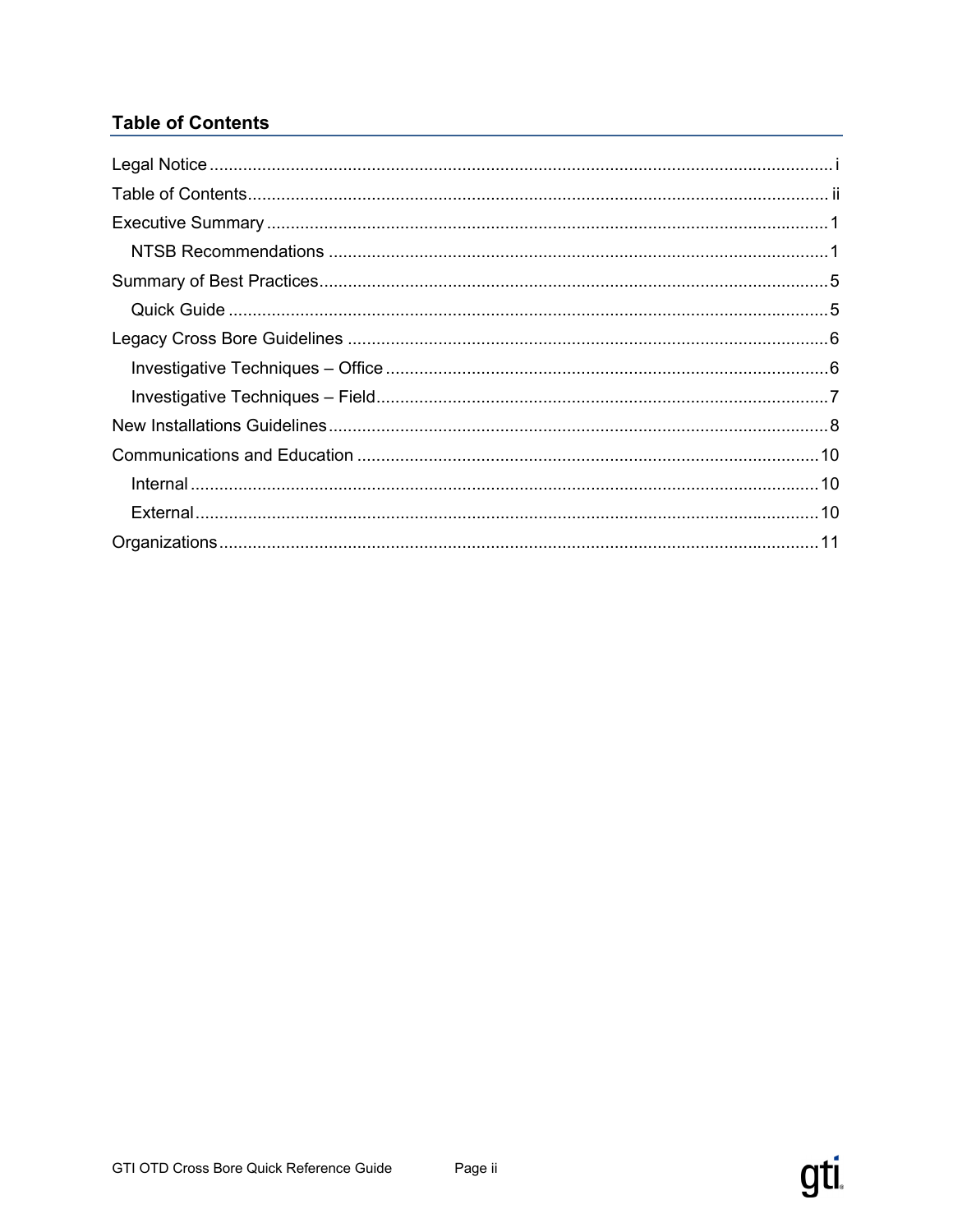## **Foreward**

This quick reference provides the companion to the Cross Bore Best Practices Guide (Guide) which was the result of the identification of a need for a single source of information that could be used by natural gas distribution system operators to investigate and remediate existing cross bores as well as prevent future cross bores. The need for a quick reference was identified as one of several techniques to ensure that the best practices to investigate and remediate existing cross bores and to avoid future cross bores could be made available to the widest audience possible. The information presented in the Guide was obtained from the 23 Local Distribution Companies (LDCs) representing 80% of the 75 million natural gas customers in the United States and Canada, installation contractors, remediation contractors, equipment providers, industry associations and industry literature.

The complete Guide can be obtained by following this link - http://www.otdco.org/Documents/OTD\_1\_11\_d\_FinalReport\_Nov2012\_PublicVersion.pdf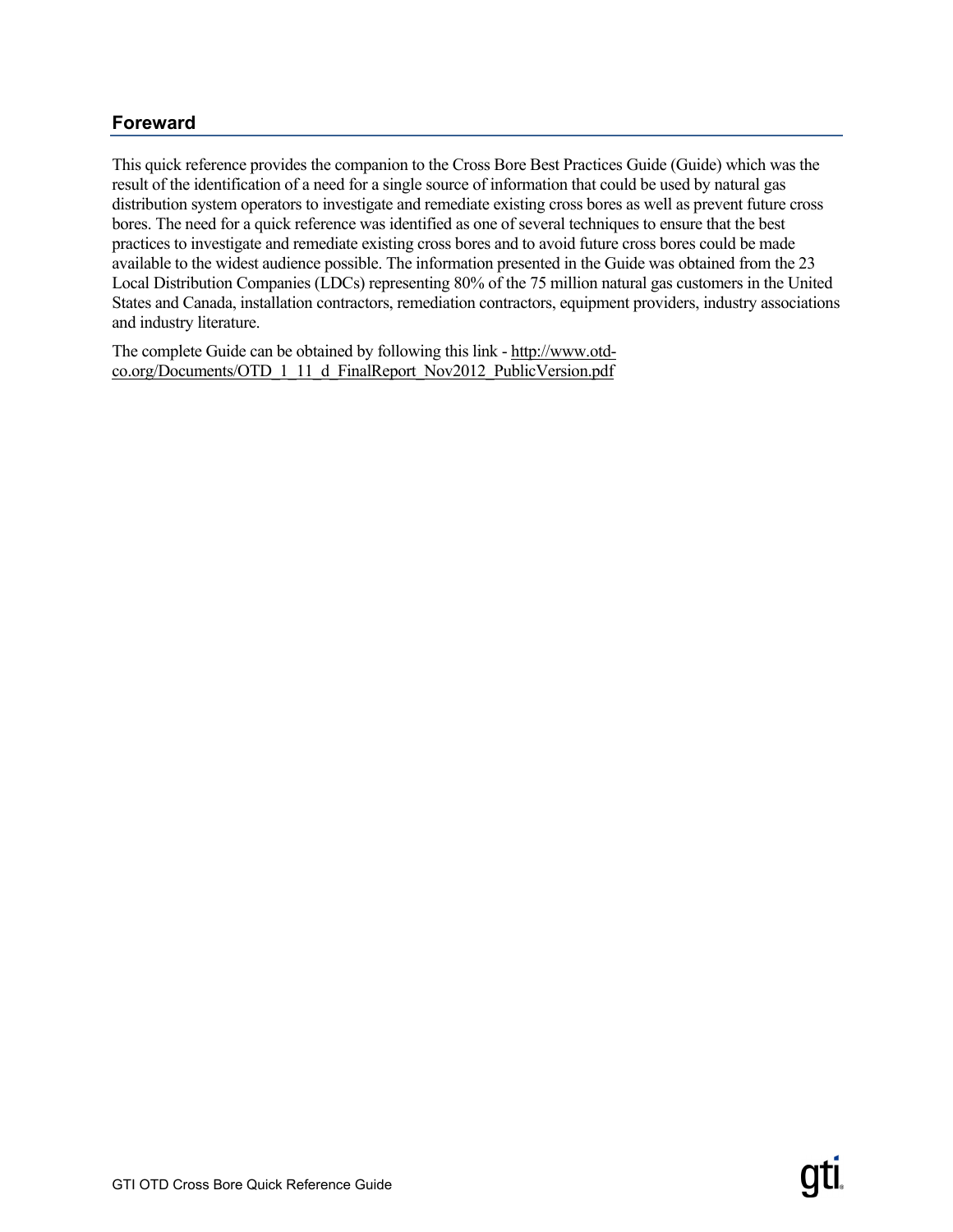# **Executive Summary**

A cross bore could be any one of several types of utilities intersecting another utility, this set of best practices is focused on natural gas lines intersecting with a sewer or septic system as a result of the use of trenchless technology.

For simplicity, the terms sewer or sewer system are used to represent both the sanitary and storm sewer systems, as well as private septic systems. The Guide provides best practices, methodologies, technology recommendations, and procedures for identifying and detecting existing cross bores, clearing potential cross bores and preventing new cross bores.

The intersection of a sewer with a natural gas line has the potential to create a safety concern if the intersection results in a blockage of flow through the sewer system. Typical cleaning operations to clear a sewer blockage use a device that can pierce the natural gas line resulting in the rapid release of natural gas. This rapid release may result in the natural gas traveling back through the sewer system into the premise with the potential to create an unsafe situation.

The first recorded incident involving a cross bore occurred in Kenosha, Wisconsin on August 29, 1976 at a home that was not served by natural gas. The National Transportation Safety Board (NTSB) investigated the incident and issued the following set of recommendations in November of that year.

## *NTSB Recommendations*

- Complete inspection of those locations along the construction route where gas mains and sewer laterals may be in proximity to one another and correct any deficiencies.
- Examine records to determine other locations where gas lines were installed near existing sewer facilities (including a review of sewer blockage complaints), then inspect these locations and take corrective action where necessary.
- Revise construction standards to require the underground facilities be located accurately before construction and to provide protection for these facilities near boring operations.
- Inform inspectors and supervisory personnel of the circumstances of this accident, train them to be alert for similar conditions, and advise them of preventive actions.

The NTSB's recommendations from 1976 capture the core of the best practices.

During the development of this Guide it was noted that the status of cross bore program development ranged from thorough and active with a full dedicated staff to those just getting underway to none at all. Consequently, the benefits will range from an opportunity to fine tune a program and improve the accuracy and efficiency of procedures to providing a foundation for the development of a new program. Out of the 23 companies interviewed, 83% had included or were planning to include cross bores in their Distribution Integrity Management Programs. In all cases, it is recommended that the inclusion of cross bores be included in the Distribution Integrity Management Program of every company that used or uses trenchless technology as an installation method.

To determine if regional issues played a role in the approach to cross bores, the 23 local distribution companies (LDCs) interviewed were divided into five regions – Mid-South (6), Mid-West (6), Northwest (3), Northeast (5) and Southwest (3). The majority of the differences in the approach used to assess the potential for a cross bore were obvious such as the likelihood of a full basement or the need to construct the sewer at a depth to be below the level of frost penetration in the north. Soil conditions, the influence of existing or proposed legislation, the use of the One-Call System or the Call Before You Clear programs, the use of bi-lingual outreach materials and other factors varied between companies sometimes within the same region. As regional differences were noted they are identified in the Guide.

The first section of the Guide provides best practices and general guidelines for LDCs on the cross bore topic.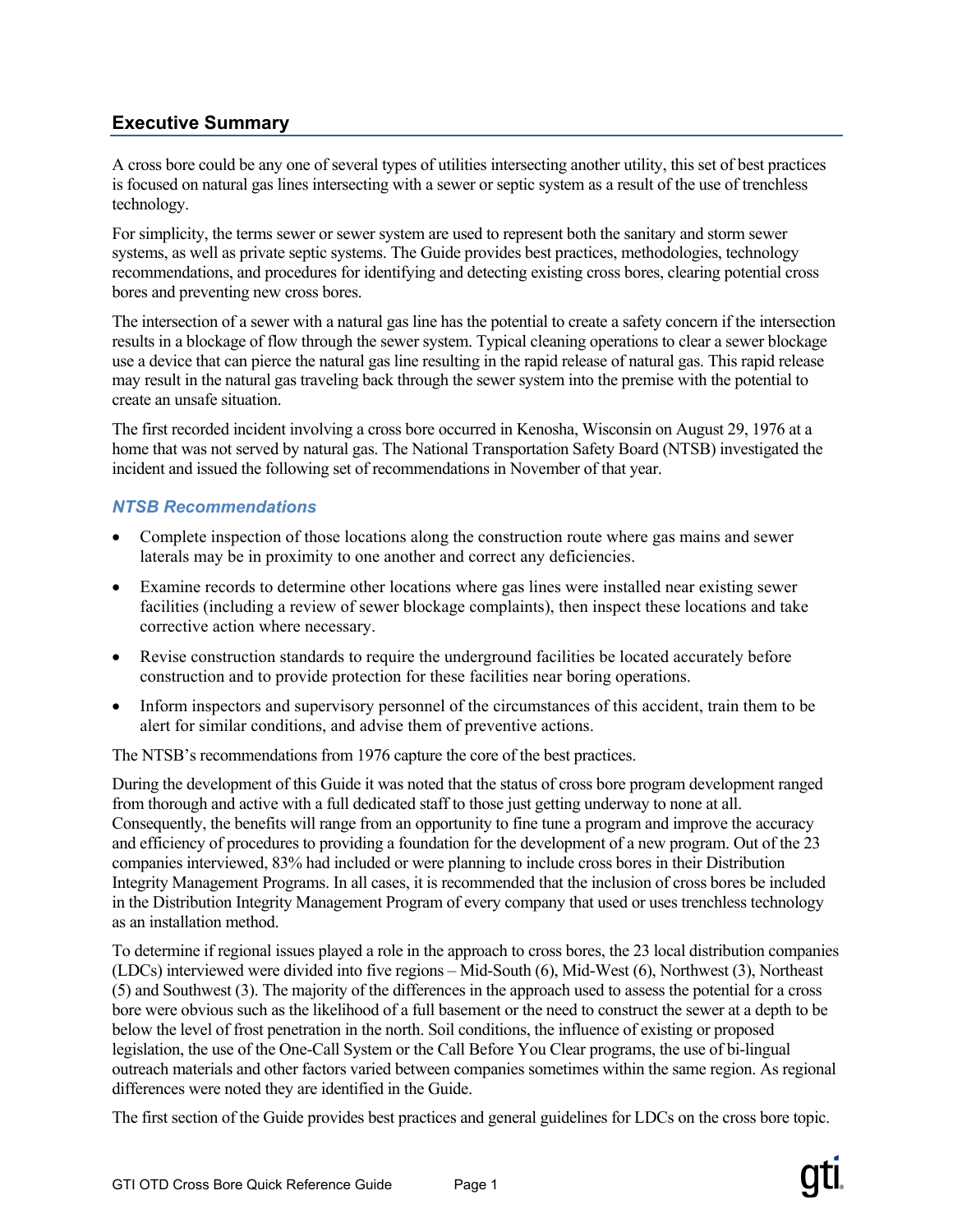The second section of the Guide provides best practices for addressing cross bore events that currently exist due to previous installations, referred to in the Guide as *legacy installations* or *legacy cross bores*. The approach used to conduct the investigations varied and in most instances was evolving. Of the companies interviewed, 39% have a legacy program in place, 17% are developing a legacy program, 13% do not have a legacy program but are exploring the option, and 30% do not have a legacy program. Several companies indicated that a "found" cross bore was the best indicator that there may be others in the immediate area.

To-date, only 17% of the companies indicated that they have made a process change that facilitates inspection or discovery of legacy cross bores. Among the process changes made, the best practices noted were the initiation of a collaborative effort with the sewer operators. If worked properly, advantages can accrue to the utility as well as the sewer operator. Other process changes included the creation of a separate department to maintain focus and awareness or an integrated team with staff from various departments all with a common goal, focus, and awareness.

The most cost effective approach to the investigative efforts for legacy cross bores uses a risk-based approach that progresses from an office review of records to a focused field investigation and remediation. The following table provides an overview of the approaches discussed during the interviews regarding legacy investigations.

| <b>Practice</b>                                                | <b>Investigative Approach</b>                                                                                                                                                                                                                                                                                                                                                                                                                                                                                                                        |  |
|----------------------------------------------------------------|------------------------------------------------------------------------------------------------------------------------------------------------------------------------------------------------------------------------------------------------------------------------------------------------------------------------------------------------------------------------------------------------------------------------------------------------------------------------------------------------------------------------------------------------------|--|
| <b>Customer Type</b>                                           | Similar to public building inspections in a typical leak survey program. The type<br>of customer can impact the magnitude of the potential outcome if an issue<br>occurs.                                                                                                                                                                                                                                                                                                                                                                            |  |
| Previous Claim<br>Experience and/or<br><b>Incident Reports</b> | When a cross bore is reported it is probable that others may have occurred in<br>the same area due to similar utility installation practices or field conditions.                                                                                                                                                                                                                                                                                                                                                                                    |  |
| Data Range                                                     | A determination of the date when trenchless technology was first used and/or<br>the period when changes or improvements were made in the technique<br>influenced the time period when a change in risk occurred.                                                                                                                                                                                                                                                                                                                                     |  |
| <b>Survey Completed</b><br>Projects                            | Surveying completed trenchless technology projects on a random basis to<br>identify patterns.                                                                                                                                                                                                                                                                                                                                                                                                                                                        |  |
| Service Path                                                   | Establishing the horizontal location of the sewer line and the crossing gas line<br>through mapping and/or field locates to exclude the potential for the two<br>facilities to intersect.                                                                                                                                                                                                                                                                                                                                                            |  |
| Risk-based with<br><b>Attributes</b>                           | Develop a list of attributes, which may be weighted, where each attribute would<br>increase the probability of a cross bore occurrence. Risk attributes can be used<br>in a matrix or added to prioritize investigations.                                                                                                                                                                                                                                                                                                                            |  |
|                                                                | The attributes would relate to the installation "environment" and would include<br>but not be limited to:<br>Natural gas service depth<br>$\bullet$<br>Sewer system depth<br>$\bullet$<br>Service material type<br>$\bullet$<br>Service installation type<br>$\bullet$<br>Basement floor depth below surrounding grade<br>Building on slabs or with crawl spaces<br>$\bullet$<br><b>Trailer parks</b><br>$\bullet$<br>Sloped building lot<br>$\bullet$<br>Water table elevation<br>Previous claims and/or incident reports in a specific locale<br>٠ |  |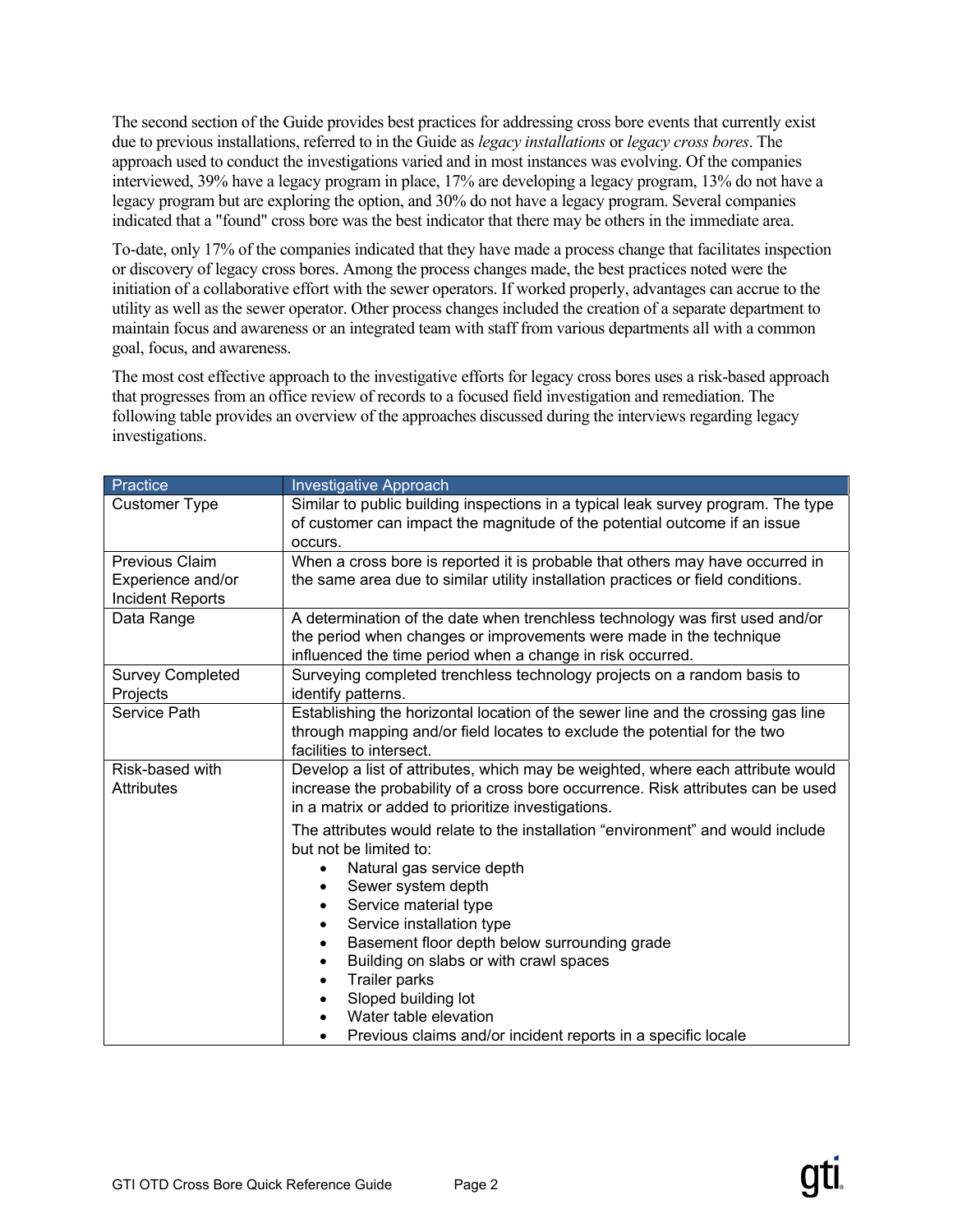The development and deployment of a communications and educational outreach program was among the first steps taken by those companies interviewed that were addressing legacy installation with 70% having an outreach program and another 13% in the process of developing a program. Sewer tags were commonly used to alert plumbers or do-it-yourselfers of the potential issue along with websites, bill inserts, advertising, etc. to raise awareness within the general public. Of the 70% with an outreach program 56% have active training programs with plumbers and sewer cleanout companies.

Companies or their contractors commonly use a job site briefing at the beginning of each work day to ensure the crew is focused on safety and everyone is aligned on the tasks of investigating potential cross bores. A job site briefing for field investigations of existing installations is provided in Appendix C of the Guide.

The third section of the Guide is focused on preventing cross bores during new installations. Over 87% of the companies noted that they have taken actions to improve the trenchless technology approach being used, with over 50% indicating that those actions were taken since 2008. The most common method used to reduce risk of a cross bore during new installations was to expose the sewer at the potential point of intersection and observe the bore as it passes each intersection as well as when the reamer is pulled back. The next most common approach was the use of a camera inspection prior to and following the installation which may be done in combination with exposing the sewer at the potential point of intersection.

New technologies have the potential to assist in the prevention or discovery of a cross bore during new installation. Of those interviewed 70% of the companies indicated that they were not exploring new technologies with 17% indicating they were involved with technology development efforts at GTI.

As with the summary of methods to focus the field investigation of existing installations, a job site briefing is also provided in appendix C of the guide to ensure that the installation crew is focused on safety and the tasks required for new installations.

The Guide also provides contact information for organizations with additional information and a series of appendices that provide the full text of the NTSB summary of the first incident investigation in 1976, examples of a wide variety of communications and education materials, a summary of cross bore related legislation and regulations and a summary of technologies under evaluation for further development to detect if a transaction of a sewer line has taken place as part of a new installation.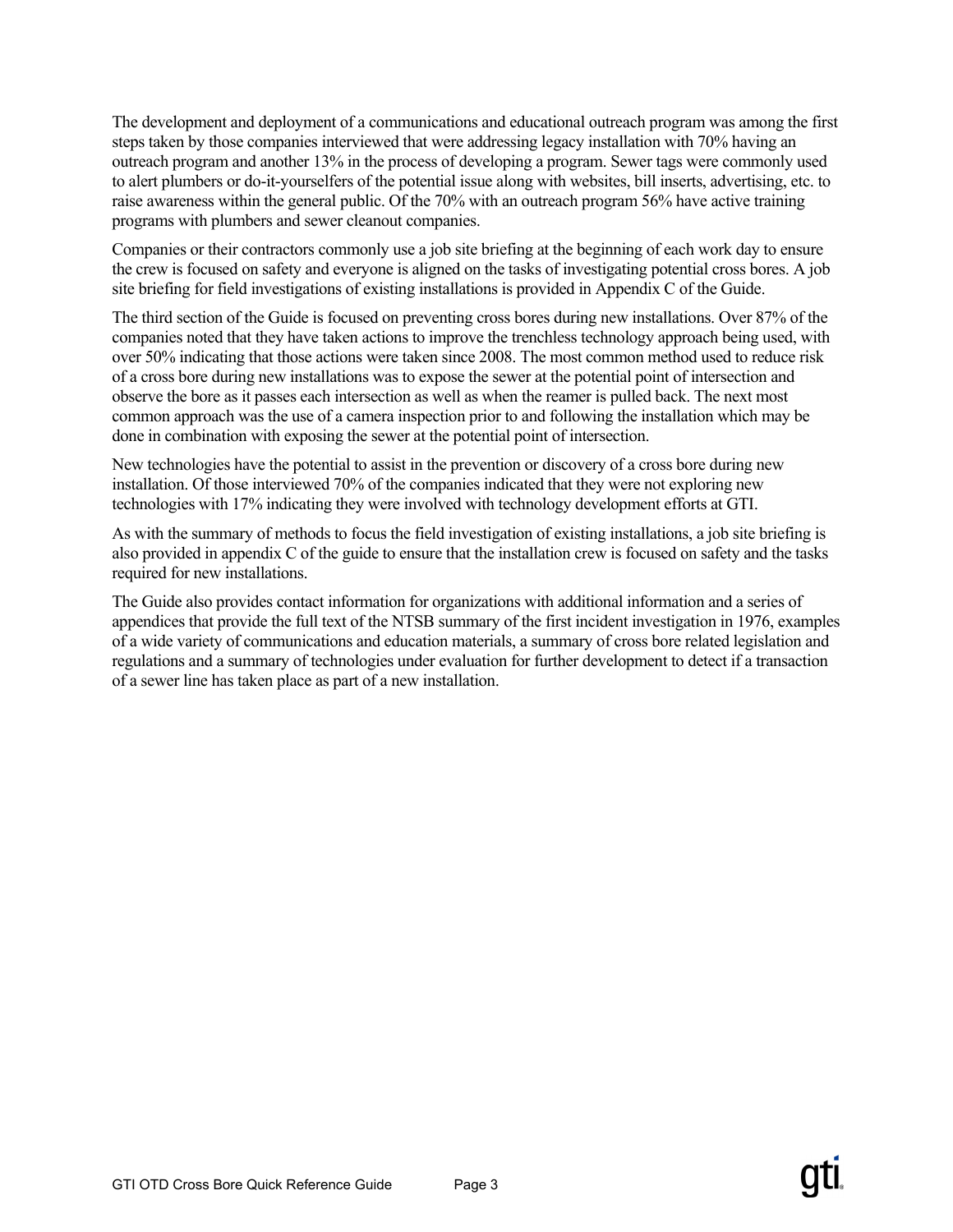gti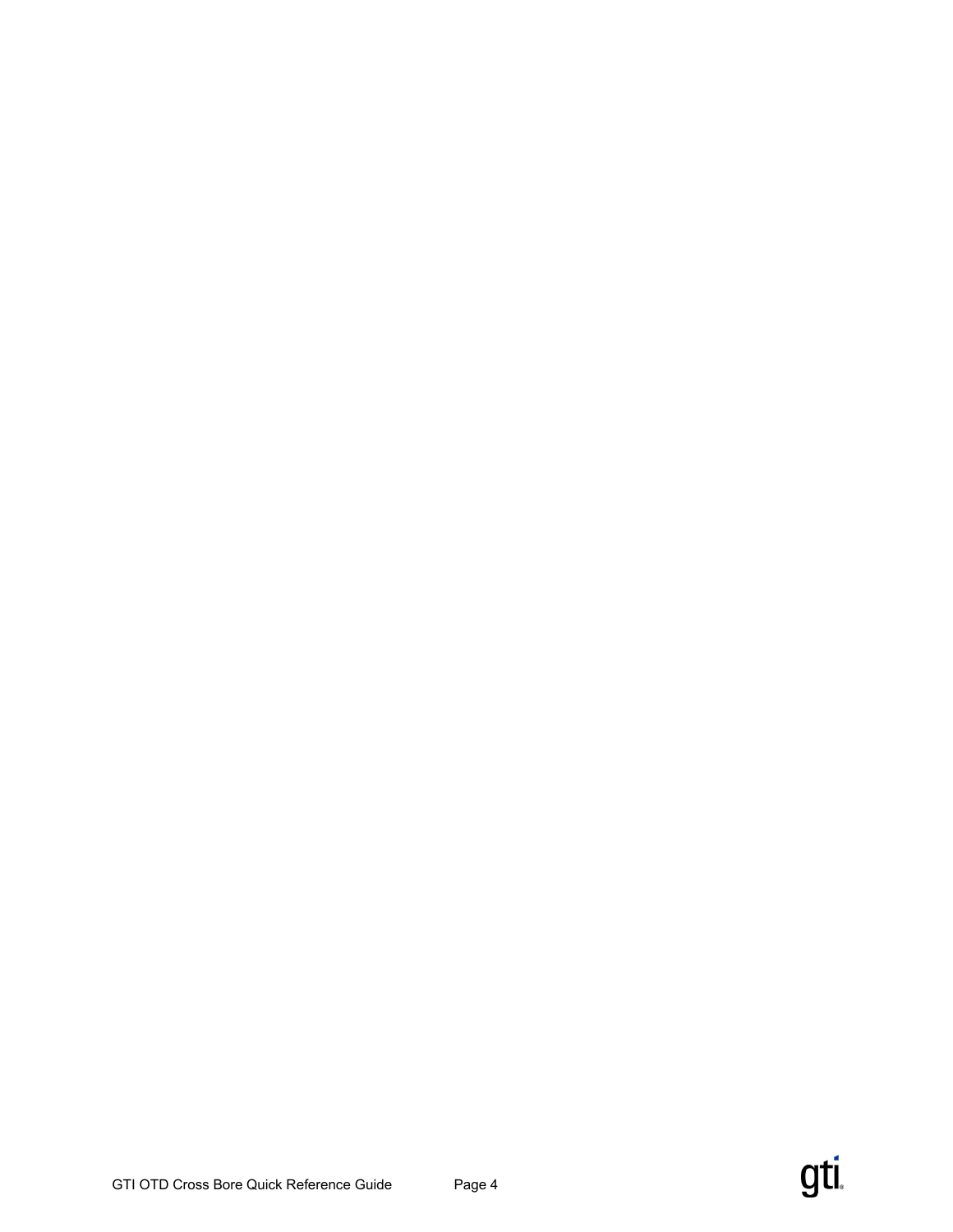# **Summary of Best Practices**

The use of trenchless technology to install natural gas mains and services has been an industry practice since

the 1970s. Any natural gas LDC using trenchless technology has the potential to have a cross bore event within their delivery system. Each LDC should:

- Comply with all regulatory guidelines within the state/provincial or local jurisdictions served.
- Evaluate whether the potential for a cross bore event exists within the natural gas delivery system and dedicate resources to complete the investigation of legacy installations and establish procedures, training, education and communications to prevent future events.
- Be able to answer  $-$  "Was any form of trenchless" technology used to install mains or services?"
	- $-$  By the company?
	- $-$  By a contractor?
	- By a company acquired or part of a merger?
	- As a result of a propane system converted to natural gas?

## **Quick Guide**

- Comply with all regulations
- Dedicate resources
- Do not assume a lack of a natural gas service precludes a location from having a cross bore
- Use a record keeping system that is fully auditable
- $\bullet$  Use a GIS
- Use a risk based approach
- Include cross bores within the DIMP Plan
- Develop operating procedures and training programs specific to cross bores
- Coordinate information exchange with One-Call Systems
- Do not assume that the lack of a natural gas service  $\bullet$ installation excludes the location from having a cross bore.
- Provide support from the highest level of the organization and dedicate the necessary resources to develop a program to evaluate the potential for cross bores throughout the delivery system and remediate what is found.
- Create a separate department to maintain focus and awareness or an integrated team with staff from various departments all with a common goal, focus and awareness.
- Use a coordinated and consistent methodology across the company to investigate and remediate existing cross bores and to prevent future cross bore events.
- Use a record keeping system to ensure all procedures, records, and techniques are fully auditable or third-party verifiable and is in compliance with federal and state/provincial requirements. The review of every potential cross bore should be documented with date/time stamps and signed by a representative of the company.
- Use a Geographic Information System (GIS) to collect and organize data, systematically manage the evaluation process, assess the risks and prioritize the approach for remediation.
- Use a risk based approach such as leak classification, high consequence area (HCA) criteria or one that recognizes physical attributes that increase the potential for a cross bore (ex. shallow sewer system, shallow basement, sloped lots, trailer park installations etc.) to prioritize the investigative efforts.
- Develop operating procedures and training programs specifically to investigate legacy cross bores and  $\bullet$ processes to prevent future cross bores.
- Coordinate information exchanges with One-Call Systems.
- Advocate for the inclusion of sewer location information in the One-Call System databases
- Develop processes and facility installation techniques to prevent future cross bore events.
- Include cross bores as a potential risk factor within the company DIMP.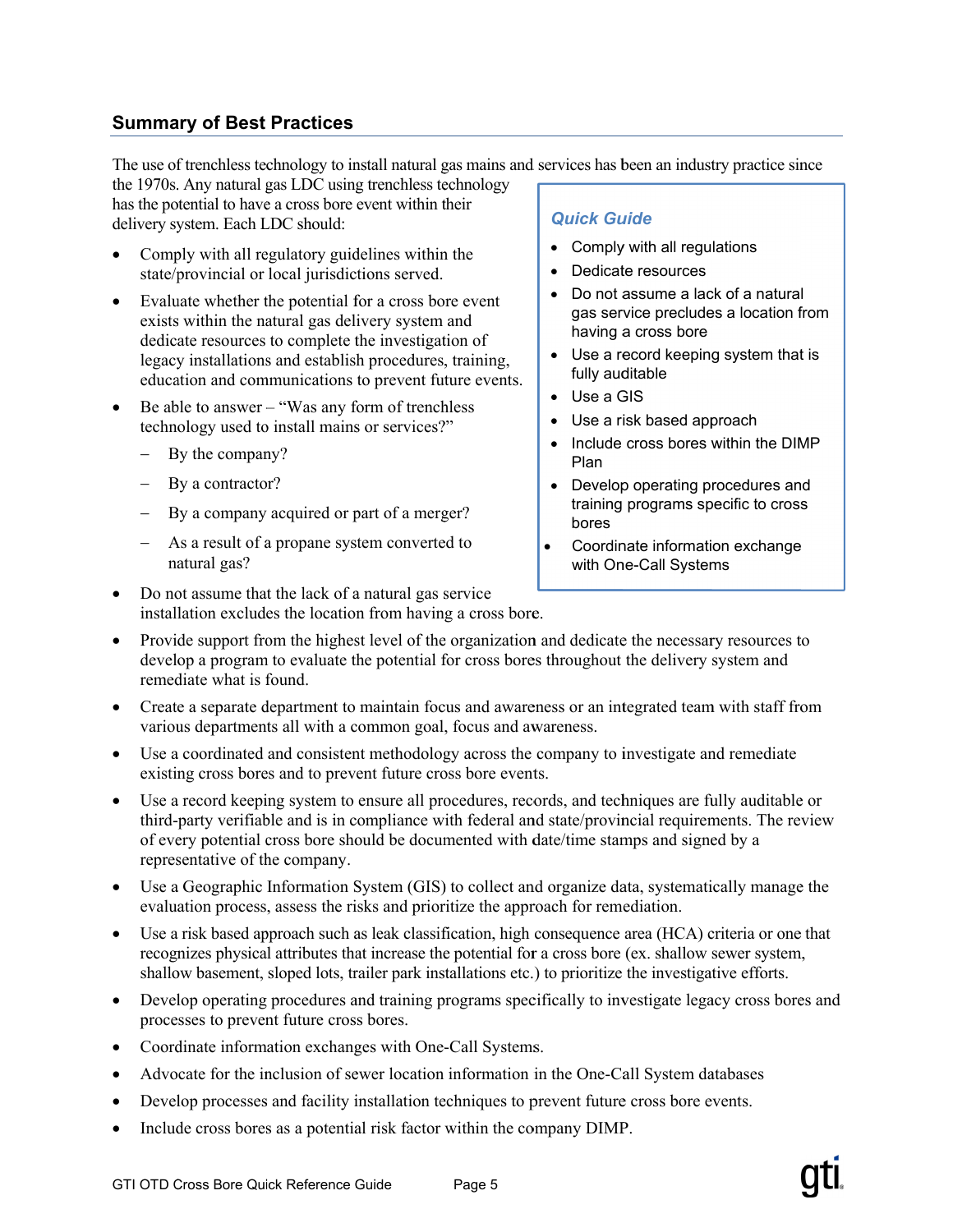# **Legacy Cross Bore Guidelines**

## *Investigative Techniques – Office*

Starting the investigation of legacy cross bores in the office using a risk-based approach provides a cost effective means to focus subsequent field inspections. There are a number of techniques, described below, that can be used to gather the data required to perform a risk-based assessment of the probability of a cross bore.

- Determine the date when trenchless technology was first used for the installation of either mains or services, consider excluding installations prior to that date
- Review natural gas system installation records and as-built drawings to establish the time and date of the installation, installation method, names of the installers, depth of the installation, horizontal location relative to the structure and/or road center line as well as any notations or observations
- Do not assume the lack of a natural gas service installation excludes the location from having a cross bore. A cross bore could have occurred as a result of the natural gas main having pierced the sewer lateral, even though no natural gas service was installed
- Determine the date when the sewer system was installed compared to when the natural gas system was installed. In some locales the natural gas system pre-dates the installation of the sewer system. In these instances, the premise was being served by a septic system rather than a sewer system. Field verification would be required to determine if the previously used septic system was in the front of the premise and, if so, was it completely abandoned eliminating it as a pathway into the premise
- Interview the installers of both the natural gas and sewer systems, where available, for information to assist in focusing the investigation and corroborating the finding with other sources
	- Attempt to determine if there are any known areas where the sewer installation may have resulted in burial depths that would be shallow and in the range of typical natural gas lines
	- Conversely, attempt to determine if there are locations where the natural gas lines may have been installed in conditions where the burial depth would be deeper than normal
	- Determine if there were instances when a cross bore event was noted and repaired that may not have been recorded, as it was considered to be part of normal procedures at the time
- Review property taxation records and databases to determine the depth of the exit point of a sewer from a premise. In some locales, the government agency responsible for taxation maintains records to indicate whether the structure has a basement, a crawl space, or is on a slab. This information can be used to establish a relative depth of the exit point for the sewer from the structure. The depth of the exit point coupled with records indicating the depth of the junction point of the sewer lateral with the main could be used to assess the potential for a cross point with the natural gas system, assuming the sewer system is gravity based.
- In addition to the relative depth information that may be established by knowing the exit point of the sewer from the structure, a topographic review of the land surface between the structure and the sewer main might provide valuable information. Again, assuming a gravity based system, the relative depth of the service lateral can be estimated and compared to the installation depth of the natural gas system
	- Also consider the relative depth of the sewer lateral could be a regional issue of frost penetration. Sewer and water installation may be at a depth of 40+ inches/100+ centimeters or more to protect against freezing. Knowing the installation depth of the sewer system compared to the known depth of the natural gas system may allow the assessment of the potential for a conflict
- Review damage claim records for terms related to this topic sewer, septic, sewer main, sewer lateral, sewage, blocked sewer, etc. Note any trends such as claims being more prevalent during a certain time period or in a particular geographic area or when using a specific contractor or installation technique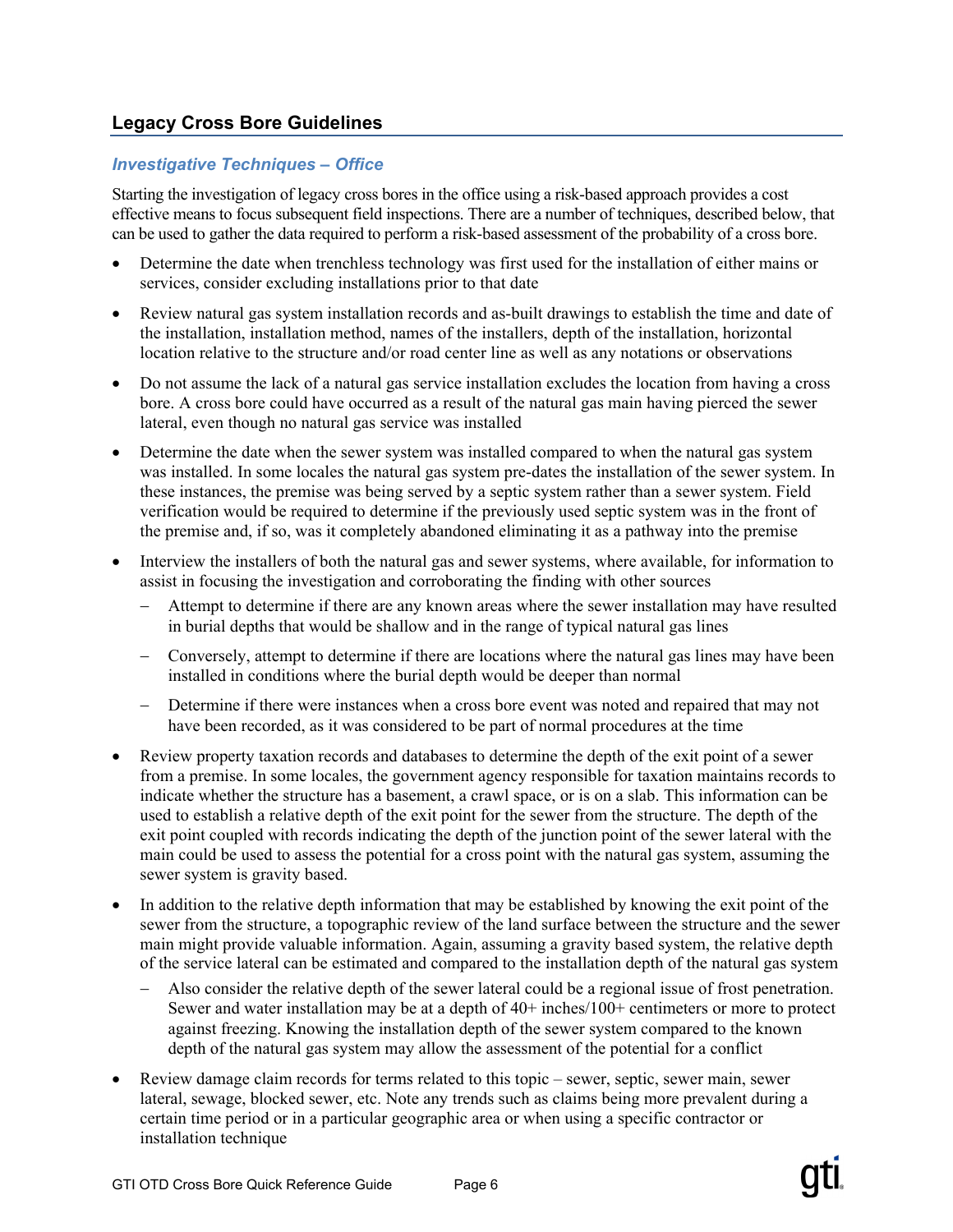- Review county health department records as a potential source for sewer/septic system records
- Review road construction records, some locales record the location of facilities, including sewer systems, during a road project
- Review construction records to determine if the current structure, with the accompanying sewer system, is the original structure or if a previous structure had been occupied. It is possible to have more than one lateral on a parcel, with one being from a previous structure and it is no longer used. It is also possible the branched system may exist due to more than one structure being connected to the sewer system, prior to being connected to the main
- Use a GIS to collect the data needed for the investigation resulting in the creation of a relational database available throughout the company. The GIS can be used to assign locations for field investigations, track results, report progress, and trend the findings allowing future work to be directed at higher probability locations
- Ensure available procedures, record keeping, and techniques are fully auditable or third-party verifiable and in compliance with federal and state/provincial requirements

## *Investigative Techniques – Field*

Following the completion of the office investigation of the legacy installations further investigations are required by field personnel to complete the process of clearing the system of potential cross bores. Technologies and techniques that provide useful information during a field investigation include:

- A visual inspection of the area coupled with a working knowledge of typical construction techniques. Items that may assist in locating the sewer lateral as well as determining the relative depth and location include:
	- Sewer manholes
	- Exterior cleanouts
	- In those locales where the natural gas system pre-dates the installation of the sewer system, field verification is required to determine if a septic system is in the front of the premise and in the path of the natural gas installation or if a previously used septic system was completely abandoned eliminating it as a pathway into the premise. The first requirement is to determine if the septic system is still in use or if the premise has transitioned to the use of the sewer system. If the septic system is still in use, locate the septic system and the relative position of the septic lateral to the natural gas service. If the septic system is no longer in use, determine if the transition to the sewer system included a full abandonment of the septic system eliminating the septic system as a pathway for natural gas into the premise
	- Sewer construction materials cast iron, plastic or non-metallic. If the sewer system was constructed using metal, it may be locatable with standard pipe locating equipment
	- Typical sewer installations may vary based on local geography or past usage. In most instances, unless the premise is constructed on a level lot with a full basement and the sewer exits through the floor, the sewer could be constructed at an elevation that could have been intersected by a natural gas installation and would need to be investigated
	- The proximity of the sewer line and blockage to the natural gas line can also be used for those instances where a field investigation is required due to a blocked sewer that may be the result of a cross bore
- One-Call System ticket mark-outs can be effective for locating potential cross point between the natural gas and sewer systems depending on the availability of records for the sewer system. The effectiveness of using the One-Call system varies by region. For those locales where the sewer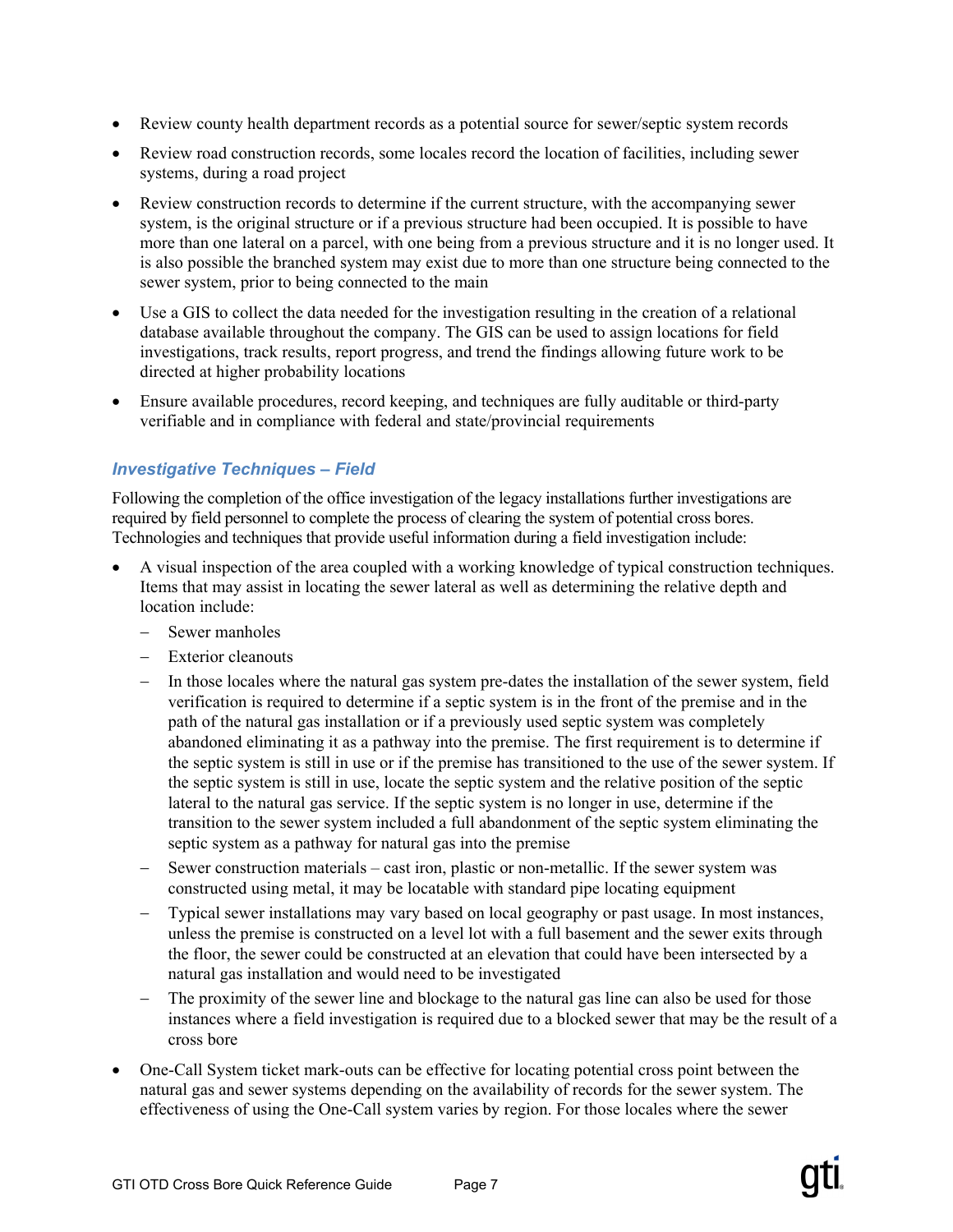operator participates in the One-Call system, the mains are typically mapped. In others, the location of the junction of the lateral on the main may also be available. The mapping of the lateral from the main to the structure is typically not known; however, this is changing on a state-by-state basis with states such as Minnesota requiring that all new sewer installations be locatable.

- In addition to the techniques outlined above, a wide variety of tools and technologies are used for field investigations. Details on each of the tools listed below can be found in the Guide:
	- Ground Penetrating Radar (GPR)
	- Truck mounted camera systems (Figure 2) or cameras on a cart with a reel and viewing monitor, or hand-held cameras
	- A probe, either tethered or un-tethered
	- A sonde
	- Potholing (also referred to as hand exposed or day-lighting)

The preferred method for conducting field investigations involves the use of a truck mounted camera system when the effort is to clear the sewer main as well as multiple service laterals at the same time. When a single service location is to be investigated, potholing which may also include the use of a metal fish tape and locator is the preferred approach providing a lower cost approach with less scheduling required for crews and equipment, with positive visual evidence at the cross points. All data collected during field investigations shall be maintained for future reference and entered into a GIS system or a permanent storage system that provides tracking and trend analysis as required by DIMP.

Interviews with LDCs and service providers confirm that the majority of the legacy field investigations are being conducted by contractors. Reasons for using contractors are detailed in the Guide.

In some locales such as Maryland, the entire sewer system is owned by one company. However, in most locations, the mains are owned by the municipality and the laterals are owned by the individual property owner. All field investigations should be coordinated with the sewer owner. Among the best practices noted was the initiation of a collaborative effort with the sewer operators. If worked properly, advantages can accrue to the utility as well as the sewer operator.

## **New Installations Guidelines**

There are many parallels between the guidelines for legacy and new trenchless gas installations. The technologies described in the section "Investigative Techniques – Field" found in the legacy portion of the guide are also valuable tools that can be used to locate underground facilities prior to performing new installations. If due diligence performed in locating the sewer facility is inconclusive and investigative techniques are not able to provide a sufficient level of confidence, or if regulatory requirements are prohibitive for the use of trenchless technology, then utilities may have to use conventional direct burial techniques such as open cutting or trenching.

A variety of trenchless construction methods can be used for gas piping installation depending on local soil conditions. This manual assumes the user is familiar with and has procedures for trenchless construction techniques. The procedures identified below are further detailed in the Guide under the new installations guidelines and in Appendix C of the Guide along with construction steps that should be taken related to the prevention of cross bores.

 Prior to any trenchless construction the local One-Call system should be contacted to have the area where the new installation is to occur marked for all existing utilities including all sewer facilities. In those locales where the One-Call system does not include sewer information the sewer operator should be contacted to provide or assist in providing the mark-out. In no case should an installation be conducted via a "blind bore".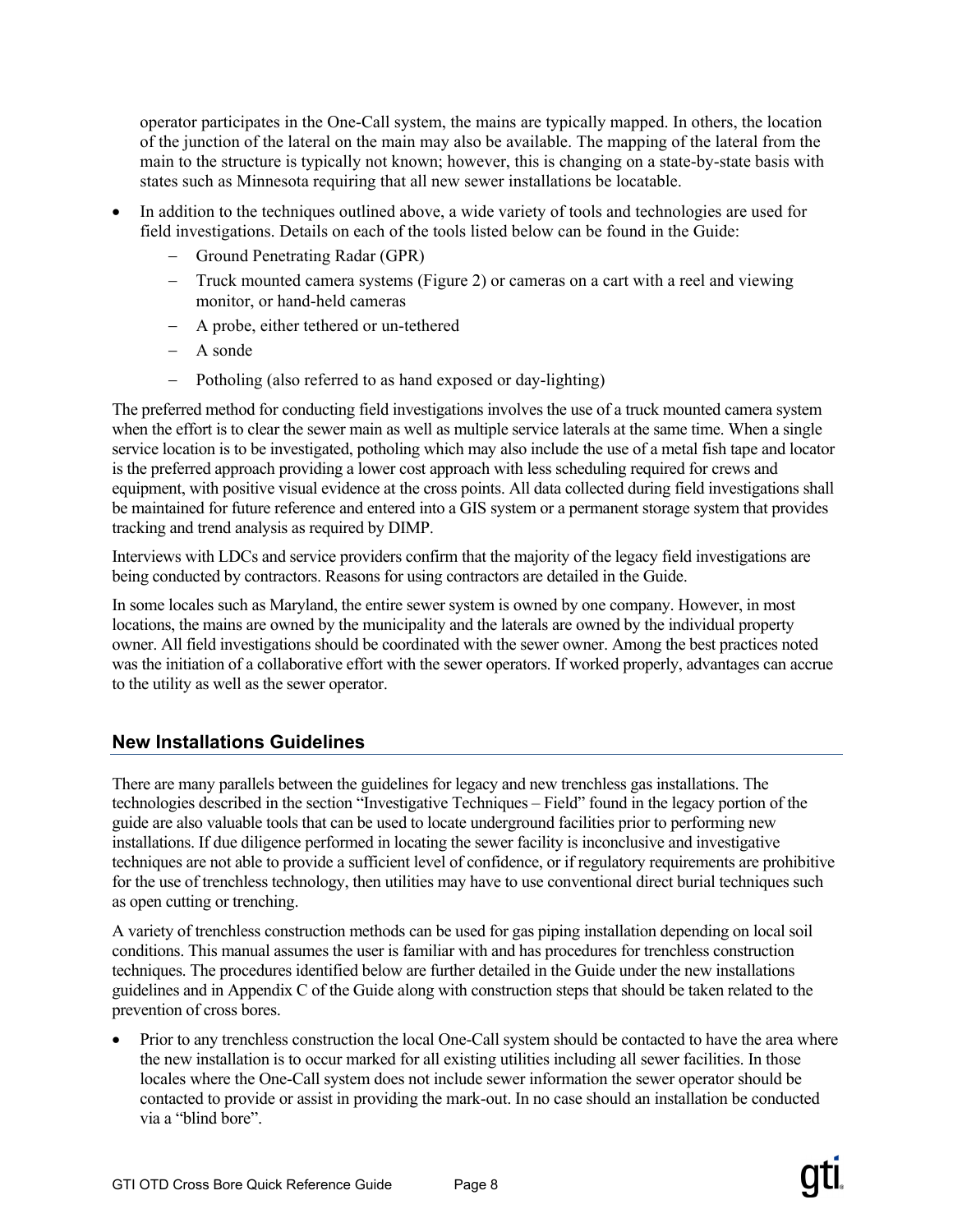- A trenchless construction tolerance/safety zone should be established.
- The location, depth, and clearance of facilities to be crossed should be determined at the point where the proposed installation path crosses the existing facility.
- Where the depth of a sewer lateral is measured or calculated a pre-installation camera inspection is recommended for all sewer laterals crossed. Any existing damage or irregular finding identified during the inspection documented and reported to the property owner. A post-installation camera inspection of the sewer is also recommended with focus on new or additional damage to the sewer facility. Any new or additional damage should be addressed immediately.
- One or more of the following methods are recommended for verifying and documenting the location of facilities, prior to drilling operations:
	- Measured determining the depth or location of a facility using a nearby reliable source such as a valve box, vent, clean-out, manhole, etc.
	- Calculated determining the depth or location of a facility using two or more references located on either side of the trenchless installation path
	- $-$  Verified Burial Depth exposing (pot holing, day-lighting) the shallower of an existing facility or the proposed path of the drilling equipment 2 feet/0.5 meters beyond its depth
	- Camera
	- Horizontal Separation
	- Overhead identifies overhead facilities not involved in trenchless construction
	- Does Not Exist identifies the type of facility has been confirmed to not exist in the area of trenchless construction
- Audio listening equipment placed in the sewer main closest to the boring head or in a lateral's clean out has been used as a supplemental technique during all phases of trenchless technology installation as a technique to detect a potential cross bore. Listening devices are not considered acceptable by most utilities for use alone.
- When using trenchless technology parallel to existing underground facilities, potholes should be excavated along the bore path to ensure the bore is on track as planned, depending on clearance distance from the existing facility.

After the natural gas facilities have been installed using trenchless technologies, one or more of the following methods are recommended to be used for verifying and documenting potential cross bores:

- Exposing the sewer at each potential intersection and observing the bore as it passes each point as well as the reamer as it is pulled back through the bore. This technique can be used alone or in combination with a camera inspection
- Pre and Post Camera Inspection/Comparison utilizing a camera to identify the condition of the sewer prior to trenchless construction (pre inspection) and to confirm the sewer has not been damaged during trenchless construction (post inspection)
- Cameras equipped with sondes can also be used to determine the location of a sewer for visual verification (potholing) during trenchless construction.
- In some soil conditions the use of a camera drawn back through the bore prior to the installation of the natural gas line provides verification that no damage occurred during trenchless construction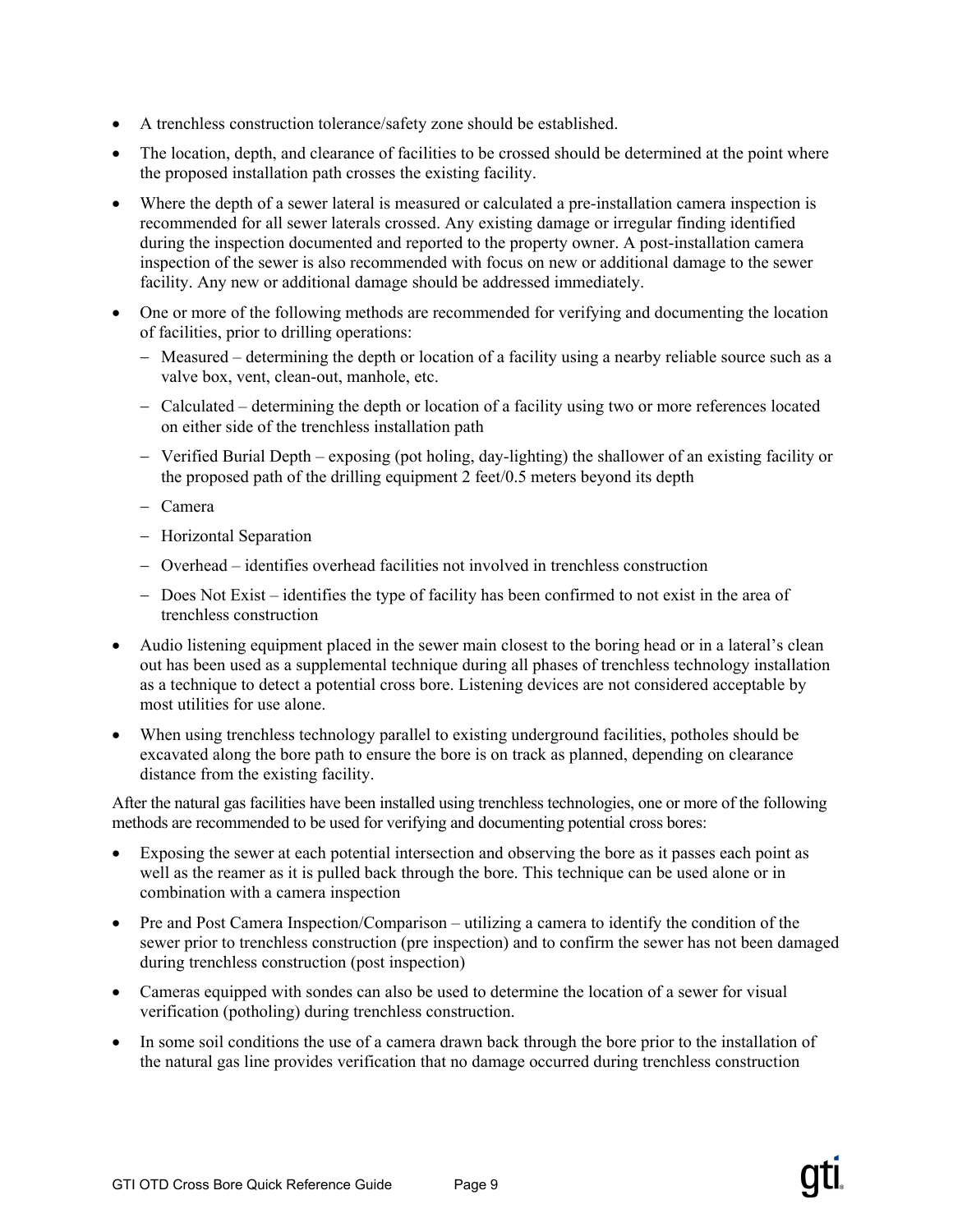# **Communications and Education**

A wide variety of audiences will be part of a cross bore program and may vary depending on whether the activity is focused on the investigation and remediation of legacy cross bores or the installation of new infrastructure. These audiences will be comprised of personnel within the company, external contractors, government employees, and the public. Company personnel will range from those having regular contact with customers to field personnel to engineering. The external contacts will include, but may not be limited to, the customer or premise owner, plumbers, rental equipment business owners, the media, governmental agencies, and may include incident first responders. Examples of training material graphics and public relations items such as a set of responses to frequently asked questions, brochures, and press releases are included in Appendix C of the Guide which is made up of 8 sub-sections for each of the various items used for communications and education. The Guide includes communications and educational techniques for each potential audience listed below.

| <b>Internal</b>                                                                                                                                                                                                                                                                     | <b>External</b>                                                                                                                                                                                                                                                                                                                                                                                                                            |
|-------------------------------------------------------------------------------------------------------------------------------------------------------------------------------------------------------------------------------------------------------------------------------------|--------------------------------------------------------------------------------------------------------------------------------------------------------------------------------------------------------------------------------------------------------------------------------------------------------------------------------------------------------------------------------------------------------------------------------------------|
| <b>Customer Service/Call Center Representative</b><br>$\bullet$<br>Dispatch Operator<br>Engineering<br>$\bullet$<br><b>Construction Specifications/Guidelines</b><br><b>Construction Personnel</b><br>Gas First Responders and Field Operations<br><b>General Utility Personnel</b> | <b>Customers and Premise Owners</b><br><b>Bill Inserts</b><br><b>Direct Mailings</b><br>Door Hangers<br>Outgoing Calls and Other Forms of Customer<br>Communication<br><b>Equipment Rental Business Owners</b><br>First Responders (external)<br>Media<br>Municipal Government and Sewer/Septic<br><b>System Owners/Operators</b><br>One Call System<br><b>Other Utilities</b><br>Plumbers<br>$-$ Sewer Tags<br><b>Regulatory Agencies</b> |